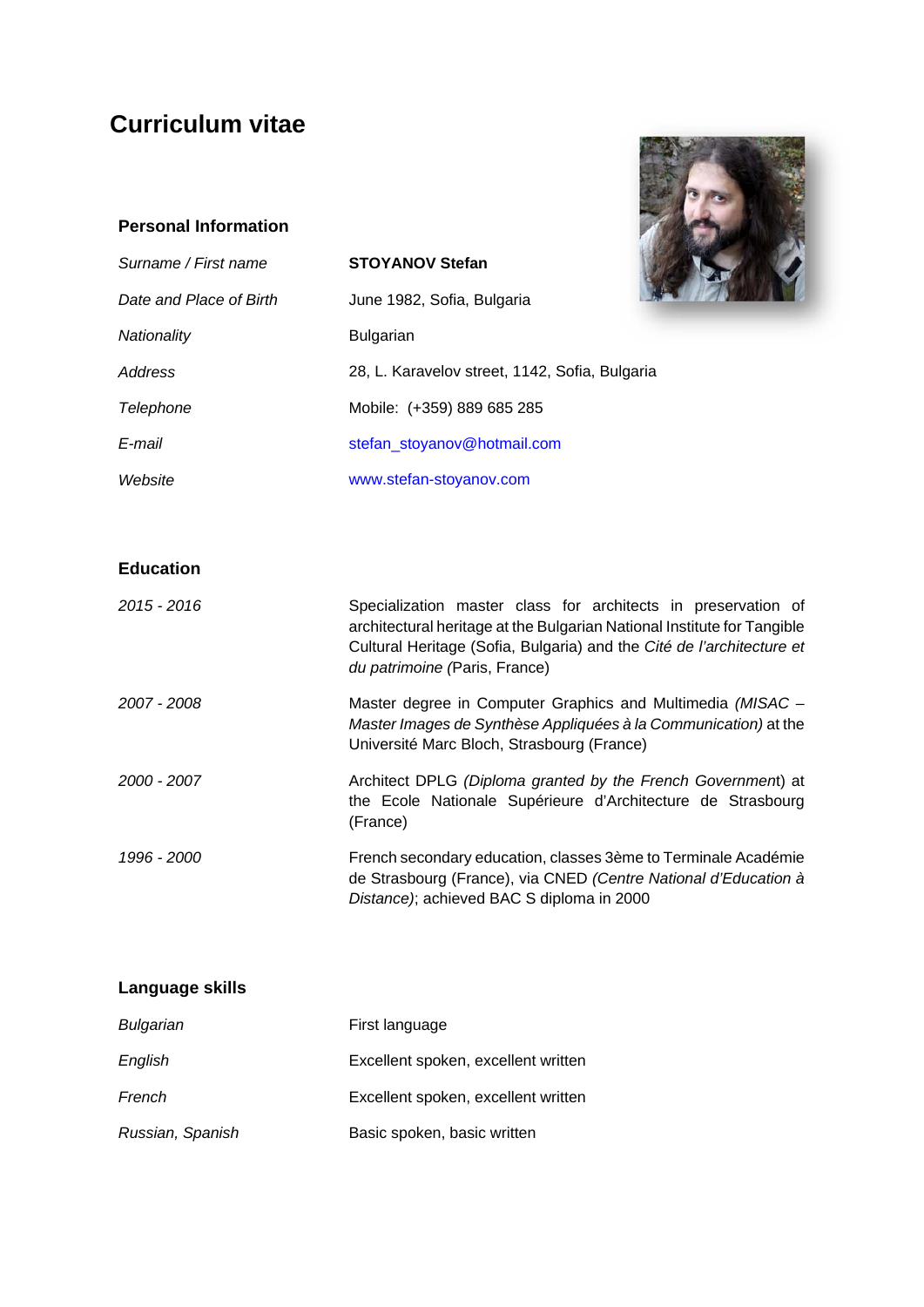## **Work Experience**

| Since February 2019                  | French language translator, certified by the Bulgarian Ministry of<br>Foreign affairs (certificate # 02310-1)                                                                                            |
|--------------------------------------|----------------------------------------------------------------------------------------------------------------------------------------------------------------------------------------------------------|
| September 2017 -<br>February 2020    | Tutor and interpreter for the Specialization master class for<br>architects in preservation of architectural heritage held in Bulgaria<br>by the Cité de l'architecture et du patrimoine (Paris, France) |
| December 2015 -<br><b>March 2018</b> | President and co-founder of "Meshtra - Traditional knowledge and<br>crafts", non-profit organization specializing in cultural heritage<br>(Bulgaria)                                                     |
| Since January 2013                   | Freelance architect and designer, registered at the Chamber of<br>Architects of Bulgaria (reg. # 04986)                                                                                                  |
| November 2010 -<br>November 2012     | Architect-designer and Project Manager at Walltopia Ltd., designer<br>and producer of artificial climbing structures in Sofia, Bulgaria                                                                  |
| July - September 2009                | Architectural assistant at Weber & Keiling Architectes, an<br>architectural practice in Strasbourg (France)                                                                                              |
| June 2009                            | 3D Modeler / 3D Animator at <i>Inventive</i> , a visual studio in Strasbourg<br>(France)                                                                                                                 |
| April - November 2008                | Trainee 3D Modeler & Animator at <i>Inventive</i> , a visual studio in<br>Strasbourg (France)                                                                                                            |
| June 2006                            | CAD Draftsman at Chevallier-Garruchet, Atelier d'Architecture<br>S.A.R.L., an architectural practice in Strasbourg (France)                                                                              |
| September 2005 -<br>January 2006     | Architectural assistant at Rey-Lucquet, Atelier d'Architecture<br>S.A.R.L., an architectural practice in Strasbourg (France)                                                                             |
| <i>March - June 2005</i>             | Trainee<br>Architectural<br>assistant<br>Rey-Lucquet,<br>Atelier<br>at<br>d'Architecture S.A.R.L., an architectural practice in Strasbourg<br>(France)                                                   |
| October - December 2004              | CAD Draftsman at Arcanne, a geodesy and plotting practice in<br>Strasbourg (France)                                                                                                                      |
| June - August 2002                   | Trainee at Stanilov E.O.O.D., a civil building construction company<br>in Sofia (Bulgaria)                                                                                                               |

## **Volunteering Experience**

| September 2019 | 47-th Regional Restoration Camp held by the Cultural Heritage      |
|----------------|--------------------------------------------------------------------|
|                | without Borders association at Gjirokastra (Albania) - participant |
| Summer 2019.   | Archaeological excavations organized by the Balkan Heritage        |
| Summer 2017    | Foundation near Varna (Bulgaria) - volunteer                       |